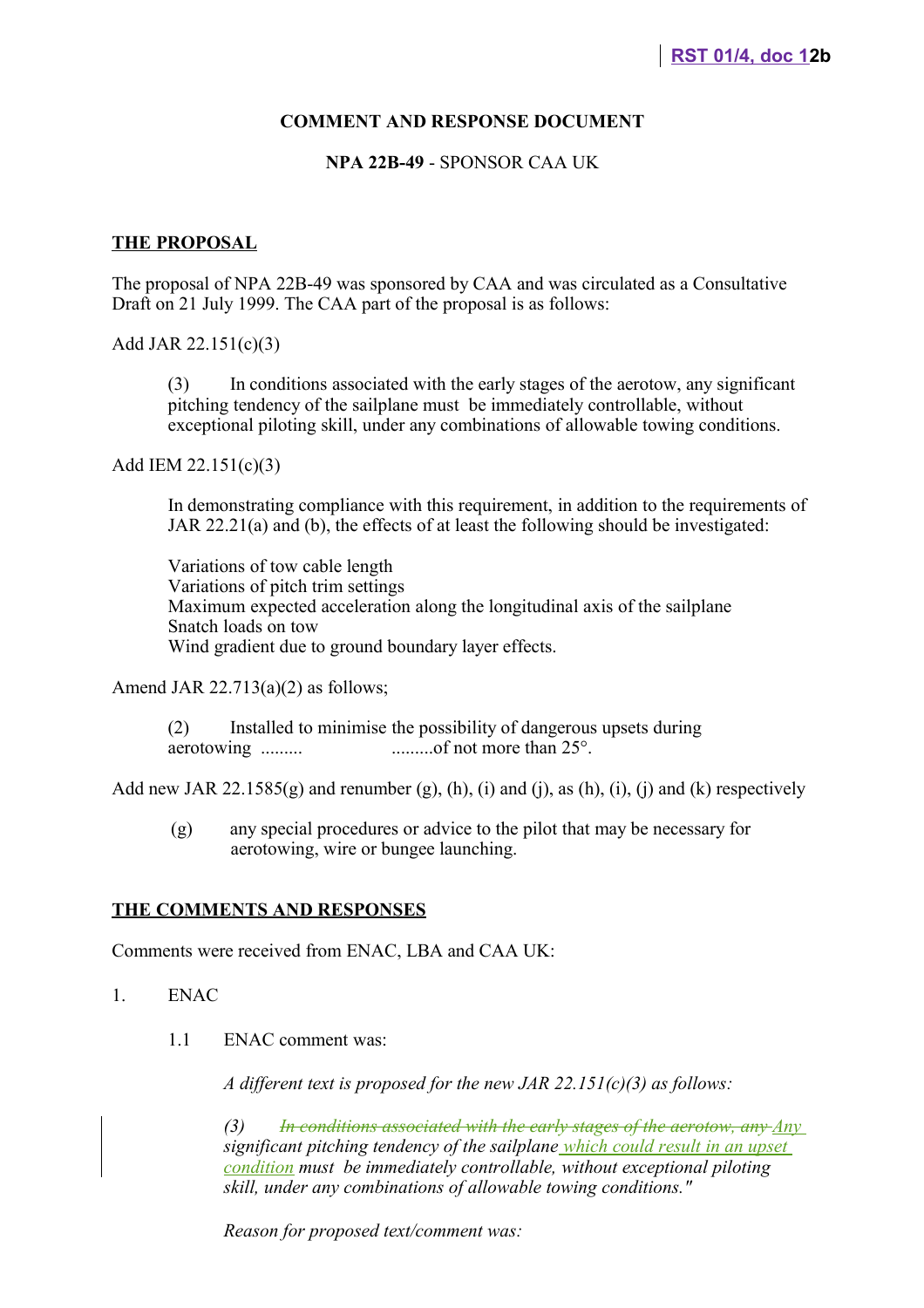*ENAC agrees with the proposal of addressing the problem of upset. Nevertheless, it has been considered that, although the early stage of the towing represents one of the most probable conditions for the upset, this is not the only critical (one). Aerotowing performed close to the mountains in (the) presence of wind conditions or thermal activity is another example of (a) situation where a towing upset is a cause of a potentially catastrophic accident.*

*It is therefore suggested to remove from 22.151(c)(3) the reference to the early stage of the aerotow in order to address the manufacturer's investigation of the problem in a more general way. A more clear reference to the upset (see underlined text)has also been suggested to highlight the intent of the rule to the reader.* 

1.2 CAA Response to ENAC Comment

The ENAC suggestion might be acceptable if the concern about the early stage of take off was put into IEM material but the Study Group supported the original wording, because if a design can cope with a tow upset in the early stages of an aerotow, it can cope with the other less critical cases by default. There was also the danger that by changing the requirement in the way suggested, the intention of the NPA to address the critical case of aerotowing upsets close to the ground (immediately after take-off) might be lost. The comment was therefore not accepted by the Study Group or the proposer.

# 2. LBA

LBA made 5 comments, one of which was a general comment relating to snatch loads. The 4 remaining comments are covered under paragraphs 2.1 to 2.4 respectively:

2.1

2.1.1 Comment

"*Comment on 22.151(c)(3)*

*In conditions associated with the early stages of the aerotow any significant pitching........"*

*The reason for this comment was that if the situation becomes worse due to a significant pitching tendency, the dynamic effort accelerates the movements and the situation cannot be controlled by normal control inputs any more. The only action is to release the tow rope at once.* 

# 2.1.2 Response

This comment was accepted by the Study Group and the proposer.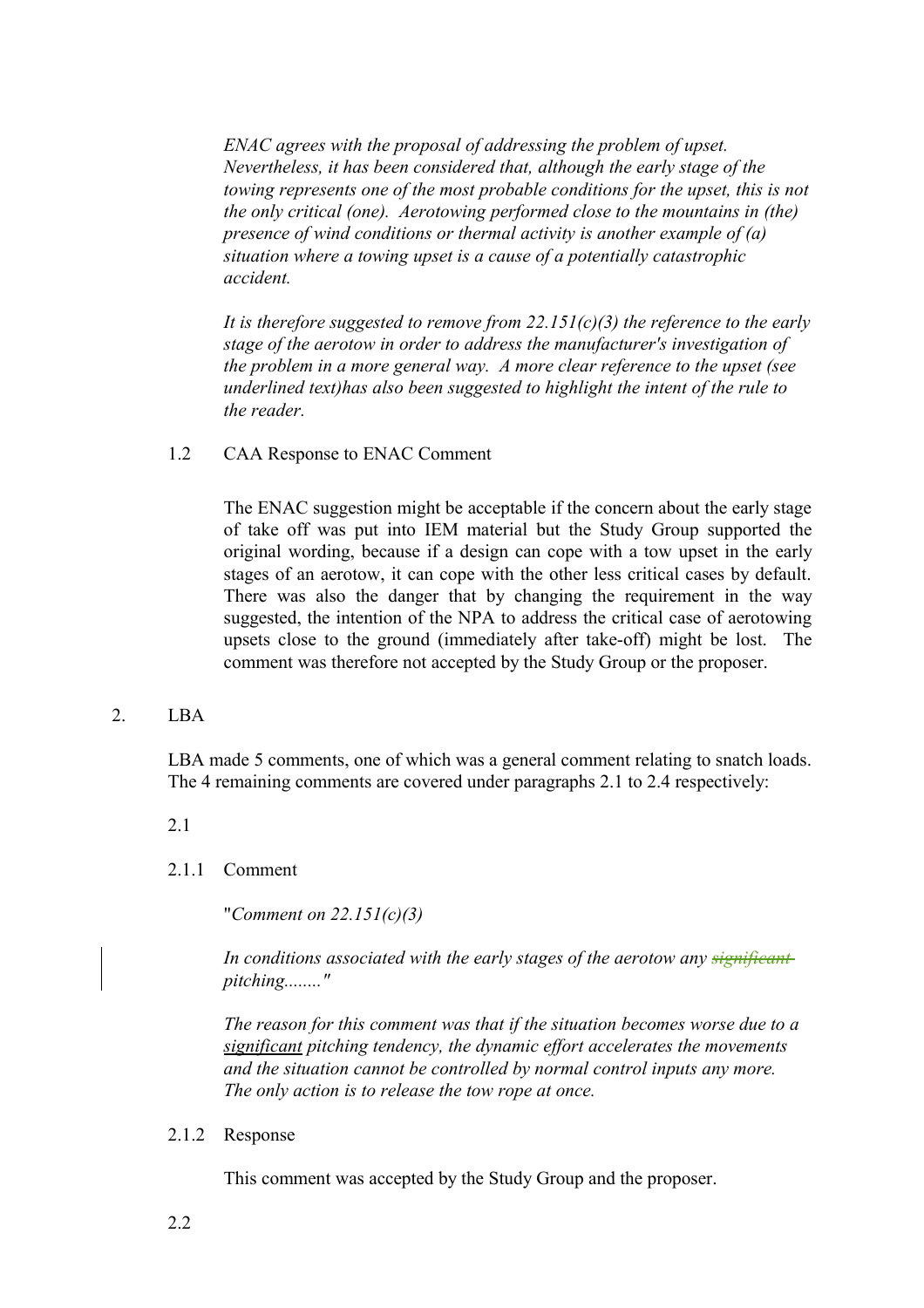# 2.2.1 Comment

"*Comment on IEM 22.151(c)(3)*

*Maximum expected aAcceleration along the longitudinal axis of the sailplane*.

*The reason for the comment was that measurements have been made in trials in Germany; the acceleration during normal operations is relatively low (+/- 0.2g) and thus does not cause any difficulties. During a simulated upset, g levels reached a maximum of 1g. It is not only the acceleration itself, but the gradient of the acceleration which makes the situation uncontrollable beyond a certain amount, and the only way to control the situation is to release the tow rope. So it is not necessary to measure the exact values of the accelerations. Certain accelerations produce different behaviour of the sailplane which the pilot can clearly identify. LBA therefore believes that it is not the exact value of the acceleration that is important, but the resulting behaviour of the sailplane.*

2.2.2 Response

This comment was accepted by the Study Group and the proposer.

2.3

# 2.3.1 Comment

*Comment on IEM 22.151(c)(3)*

*" Qualitative tests to investigate the effects of w Wind gradient due to ground boundary layer effects.*

*The reason for the proposed addition were that it is difficult to investigate in exact numbers, therefore it must be made clear that only qualitative tests have to be performed to investigate these effects. The ground boundary layer will also be investigated during computer simulation in the near future."* 

2.3.2 Response

This comment was not accepted, because the requirement is implied and relates only to IEM material, not a requirement. It was agreed by the Study Group that it is self-evident that qualitative tests are acceptable.

2.4

# 2.4.1 Comment

*Comment on IEM 22.151(c)(3):*

*Add two dynamic tow manoeuvres. [The JAA Form 200 then listed two manoeuvres in great detail, equivalent to a Flight Test Proposal; too lengthy*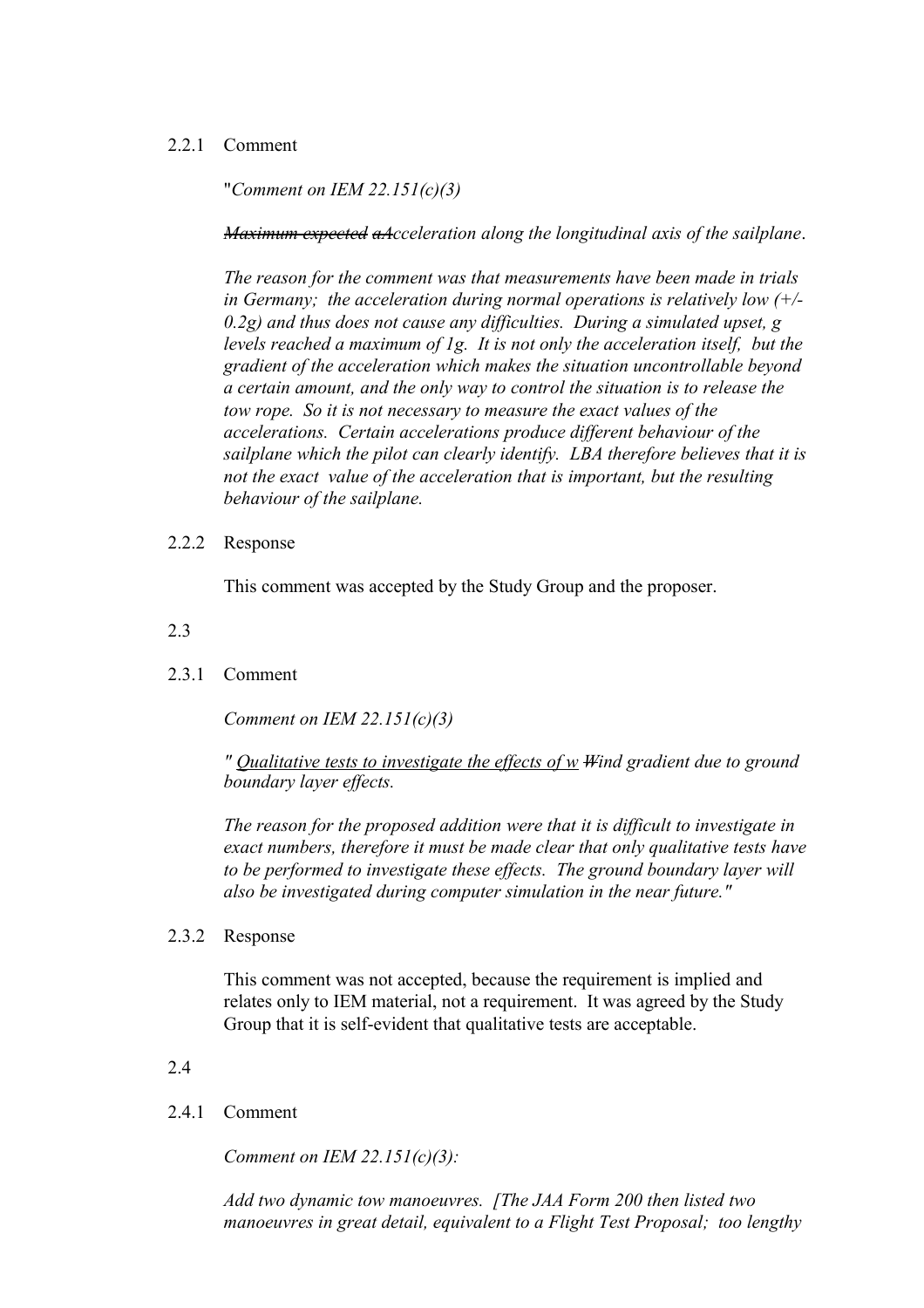*to add here.]*

2.4.2 Response

The comment was not accepted for the following reasons:

- (a) It was felt that establishing such manoeuvres was too prescriptive, and that the Airworthiness Requirements were an inappropriate place for, essentially, part of a Flight Test Proposal.
- (b) It is not clear what the pass/fail criteria are.
- (c) The comment offers a different philosophy from the NPA; the NPA requires the sailplane to regain a normal position, whereas this comment does the reverse.
- (d) Dynamic loads are already covered in  $22.151(c)(3)$ .

# 3 CAA UK

CAA UK made 2 comments, one of which was a general comment suggesting that JAR 23 should be amended to include similar towing requirements. The remaining comment was as follows:

3.1 Comment

*"Why stipulate 'early stages' of an aerotow? While the risk is obviously increased if there is less height to recover the situation, exceptional flying skill should not be required at any time. It would be better to delete the qualification of 'early stages' and reference to exceptional piloting skill in the proposed regulatory paragraph 22.151(c)(3) and the following rewording is proposed:*

*(3) In conditions associated with the early stages of the aerotow, aAny significant pitching tendency of the sailplane must be immediately controllable, without exceptional piloting skill, by pilots of average skill under any combinations of allowable towing conditions.*

3.2 Response

This is similar to the ENAC comment in 1.1 above. The CAA suggestion might be acceptable if the concern about the early stage of take off was put into IEM material but the Study Group supported the original wording, because if a design can cope with a tow upset in the early stages of an aerotow, it can cope with the other less critical cases by default. There was also the danger that by changing the requirement in the way suggested, the intention of the NPA to address the critical case of aerotowing upsets close to the ground (immediately after take-off) might be lost.

The new comment, suggesting the replacement of *'without exceptional*